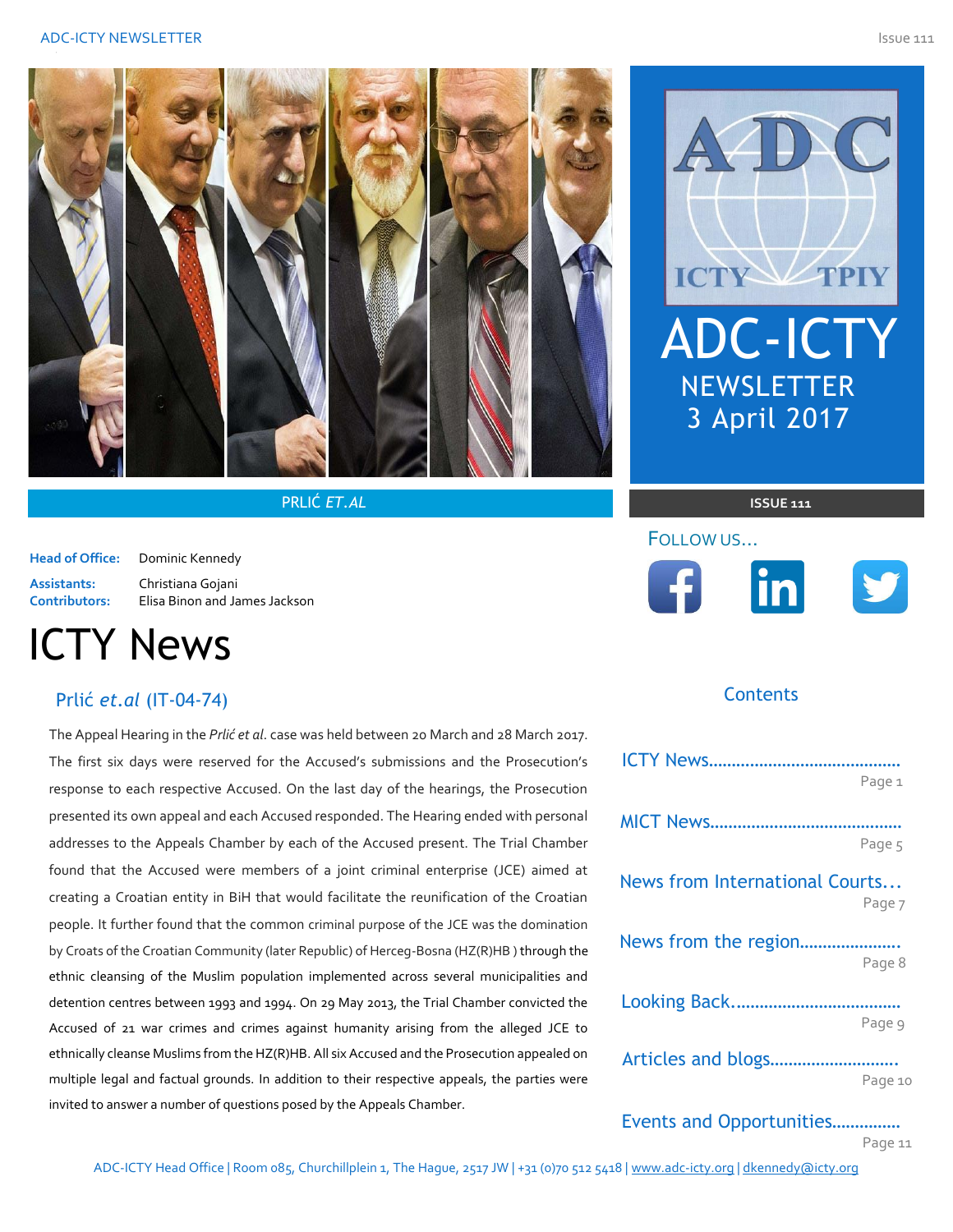Jadranko Prlić, President of the HZ(R)HB, received a 25-year sentence. Prlić shared the two hours allotted for submissions in chief with his Counsel. During his submissions, Prlić addressed, *inter alia*, the contextual situation in BiH at the time of the alleged crimes, which he claims the Trial Chamber failed to take into consideration adequately; that the Croatian Defence Council (HVO), the military component of the HZ(R)HB, was a temporary body established in self defence; and that the HVO was a legal component of the armed forces of BiH (ABiH).

Prlić's Defence Counsel described the "pattern of calculated neglect of evidence, abject disregard of context, and a reckless abandonment of fairness" in the Trial Judgement. Additionally, he asserted that Prlić's entire defence was ignored by the Trial Chamber as was relevant evidence that did not fit with the Trial Chamber's findings. This issue was raised by virtually all defence teams in various contexts.

The Prosecution Response focused on Prlić's power and authority, which they claim would have enabled him to further the common criminal purpose.

Bruno Stojić served in the HZHB as Head of the Department of Defence between July 1992 and November 1993. Stojić was sentenced to 20 years imprisonment. Among other arguments, the Defence contended that the aim of the HVO was to protect both Croatian and other peoples

within the community who were under attack. The Defence continued by highlighting the Chamber's disregard of the cooperation between the HVO and the ABiH, including via the means of supplying military arms support and logistic assistance, and showed documentary evidence indicating that this cooperation continued during the indictment period and the alleged JCE. The Defence moreover addressed the issue of Stojić's *mens rea* for JCE, arguing that the Trial Chamber failed to make the requisite findings on his shared intent or knowledge.

The Prosecution responded by stating that the Trial Chamber reasonably found that there was a state of occupation on the grounds of direct intervention of Croatia's armed forces and Croatia's overall control over the HVO. It further alleged that Stojić was in a position of power and that he knew of the crimes being committed by the HVO, and he allowed the victimisation of Muslims. They argued that Stojić had the material ability to prevent and punish those crimes. Slobodan Praljak was the Commander of the Main Staff of the Croatian Defence between July and November 1993 and was sentenced to 20 years for his alleged role in the crimes. The Praljak Defence focussed on whether the conflict at the time was international in nature as found by the Trial Chamber. Counsel argued that the Trial Chamber established only limited and vague assistance from Croatia to the HVO and ABiH. Counsel further argued that the Trial Chamber failed to establish that all the

members of the JCE agreed to the alleged common criminal purpose.

The Defence addressed the events in Duša, arguing that the presence of members of the BiH army in the village provides legitimacy to the military actions of the HVO, demonstrating that these actions were not directed against the civilian population. Praljak addressed the Appeals Chamber briefly at the end of his counsel's submissions.

The Prosecution contended that Praljak was one of the most important members of the JCE, alleging that he promoted ethnic separation and the reconstitution of the borders of the 1939 Banovina. The Prosecution further argued that Praljak contributed to the crimes committed in Gornji Vakuf, Prozor, and Mostar, that he did nothing to stop or prevent crimes by his subordinates, and that he intended to spread terror amongst the population in East Mostar.

Milivoj Petković was the Chief of the HVO Main Staff between April 1992 and July 1993. He was sentenced to 20 years imprisonment. Defence Counsel argued that his conviction for crimes committed in Gornji Vakuf as part of the JCE III should be reversed as the events that occurred could not have led to the conclusion that the HVO actions in the municipality amounted to the furthering of the common criminal plan of ethnic cleansing. Moreover, the Defence maintained that there were no Muslims removed from Jablanica or Prozor and that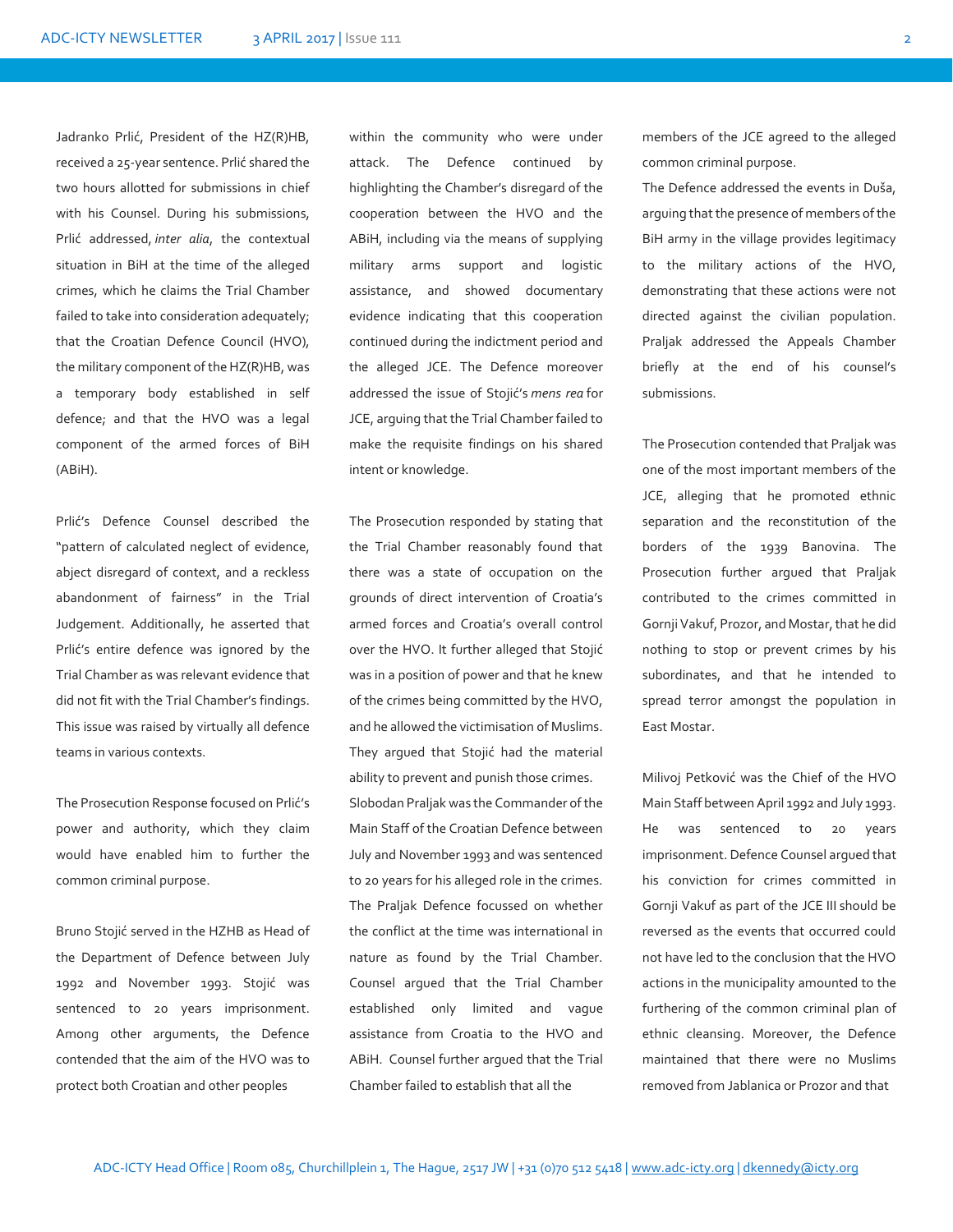the ethnic composition of those areas remained unchanged.

The Defence addressed the issue that the ABiH launched an offensive in June 1993 and that Muslim soldiers within the HVO had deserted to join the ABiH, leading to the loss of control over certain areas in the Mostar region. The Defence argued that Petković warned that clashes between the HVO and ABiH should be avoided and that the common enemy should be fought instead. The Defence further asserted that Petković was highly involved in peace negotiations, and ordered cease-fires.

The Prosecution in their response stated, amongst other arguments, that Petković was one of the most important members of the JCE, and that in his position he significantly contributed to the ethnic cleansing campaign via planning and directing attacks to drive out Muslims. They further alleged that he ordered and authorised the use of Muslims for illegal forced labour, and that he had authority over the HVO detention centres.

Valentin Ćorić served in the government of the HZ(R)HB as Chief of the Military Police Administration in 1992 and 1993. He was sentenced to 16 years imprisonment. Ćorić's Defence addressed the Trial Chamber's finding that there was a clear pattern of conduct of the HVO attacks, arguing that no such conclusion can be drawn from the evidence at hand. The Defence also addressed the shelling of the house with civilians in Duša, and argued that the Trial Chamber erred in making a general categorisation of shells as inherently indiscriminate weapons without doing a proper analysis.

Moreover, the Defence noted that Ćorić did not receive combat reports nor have command authority over military operations, nor even over the Military Police when participating in those operations, and that he was not present in the combat zone in Gornji Vakuf. According to the Defence, Ćorić was never part of any JCE or common criminal purpose. It was submitted that Ćorić reprimanded, dismissed and criminally reported in certain instances perpetrators or crimes within the military police.

The Prosecution alleged that Ćorić was a willing and significant participant in the JCE. The Prosecution further argued that Ćorić was shielding HVO perpetrators from criminal responsibility for brutal expulsions of civilians from West Mostar. The Military police, according to the Prosecution, participated in evicting Muslims in Gornji Vakuf, Stolac and Čapljina, as well as abused detainees in the detention centres and expelled thousands of them.

Berislav Pušić held various posts within the military police of the Croatian Defence Council until July 1993, and in August 1993 he became the Head of the Commission for HVO prisoners and detention centres. Pušić was sentenced to 10 years imprisonment. His Defence stated that there is no evidence of a JCE in this case. Furthermore, they noted that the Banovina reunification theory is a non-criminal and political plan. The Defence highlighted that the Trial Chamber made no finding that Pušić had any direct authority over prisoners, prison wardens, or prison staff in any facility, and that no finding was made that he had any power over military personnel stationed at the detention centres.

The Prosecution responded that Pušić was a trusted implementer of the common criminal plan. As head of the exchange service, Pušić is alleged to have played an important role in the JCE. They further contended that Pušić's contribution to the common plan was through the authorisation of the use of Muslim detainees for dangerous unlawful forced labour, using his powers over the detainees to remove them from Herceg-Bosna.

In its appeal, the Prosecution identified four grounds of appeal. The first ground concerns various factual and legal issues related to the Trial Chambers adjudication of JCE III crimes. The second ground related to the failure of the Trial Chamber to completely adjudicate by not adjudicating all the modes of responsibility charged in the indictment. The third ground concerned the alleged technical oversight in the Chamber's misapplication of the cumulative convictions rules. Lastly, the prosecution appealed the sentences issued by the Trial Chamber. The Prosecution asked in their appeal for 40 years imprisonment for Prlić, Stojić, Praljak and Peković, 35 year for Ćorić, and 25 years for Pušić.

At the end of the Hearing, each Accused present made brief statements to the Appeals Chamber. The Accused expressed sympathy for the victims of war, endeavoured to explain the harsh realities and confusion on the ground at the time, and their best attempts in a difficult situation to ameliorate or mitigate the consequences of the conflict.

The Appeals Judgment is set to be delivered by November 2017.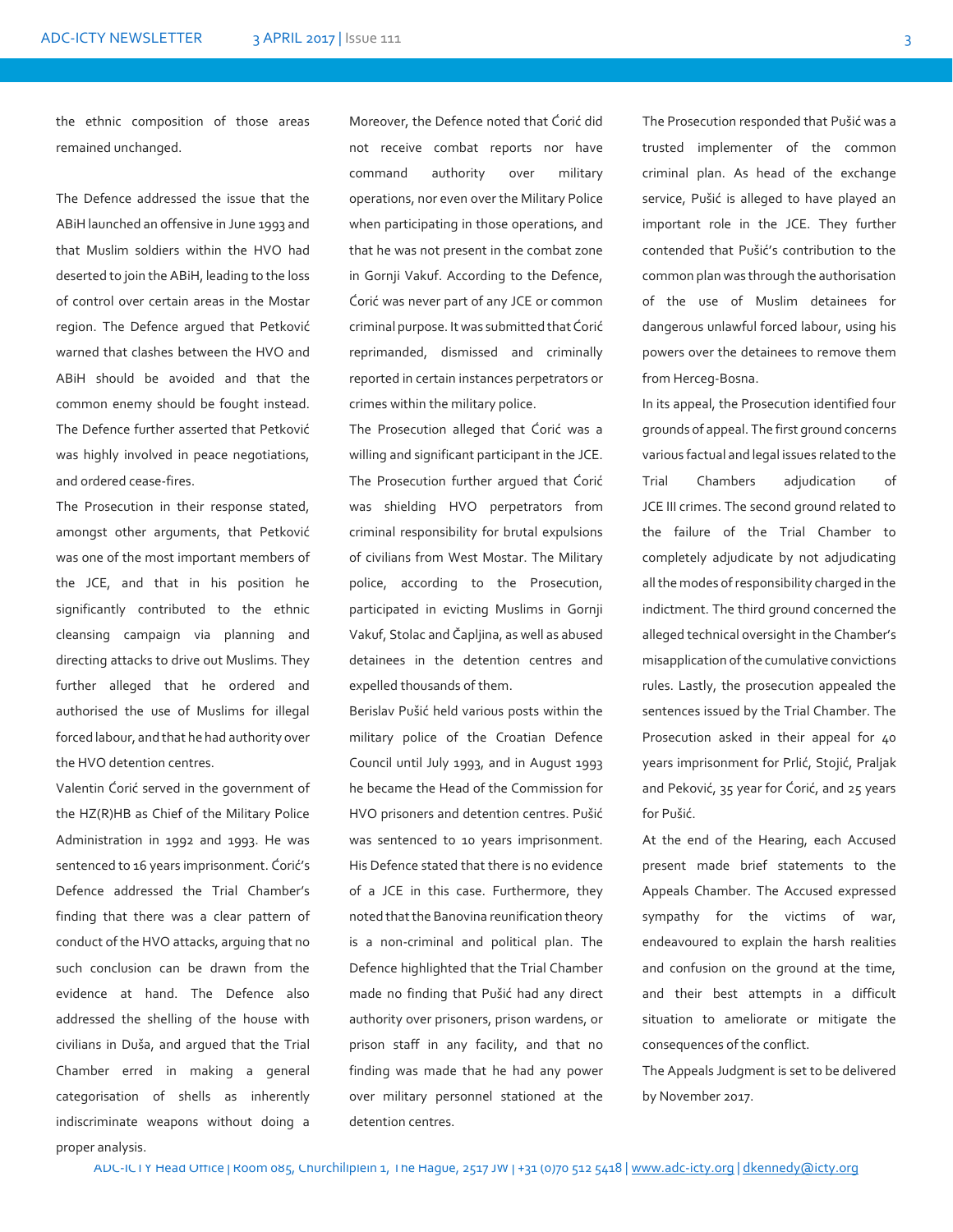#### Prosecutor v. Mladić (IT-09-92-T)

On 20 March 2017, the Defence for Ratko Mladić filed an '[Emergency and Urgent](http://icty.org/x/cases/mladic/custom1/en/170320.pdf)  [Motion for Provisional Release of Ratko](http://icty.org/x/cases/mladic/custom1/en/170320.pdf)  Mladić [based on Humanitarian and Medical](http://icty.org/x/cases/mladic/custom1/en/170320.pdf)  [Grounds'](http://icty.org/x/cases/mladic/custom1/en/170320.pdf). The motion states that there are serious medical grounds why Mladić should be provisionally released to Russia for medical treatment. It states that Mladić's health is gravely endangered by both chronic and new, emergent complaints which are exacerbated by continued detention.

Mladić has been previously treated in the UN Detention Unit (UNDU) and also the Bronovo hospital in The Hague but the Defence states that these complaints have not been sufficiently treated as various available testing and therapy that is

### Jojić *et.al* (IT-03-67-R77.5)

On 14 February 2017, Trial Chamber I issued an order to the Registry to address Interpol seeking the distribution of a red notice in relation to the Accused on the basis of the previously issued Arrest Warrants.

Petar Jojić, Jovo Ostojić and Vjerica Radeta were charged with contempt of the Tribunal in December 2014 and arrest warrants were issued in January 2015. The Chamber has stated that Serbia's lack of adherence can only be interpreted as harbouring an unwillingness to execute the arrest warrants and therefore they have issued this request for the assistance of Interpol. Red notices recognised and commonly accepted within the medical community have not been pursued.

Russia has given assurances that should the provisional release be granted then they would ensure that all conditions set by the Tribunal are adhered to, this was confirmed by a [Press Release](http://www.mid.ru/en/web/guest/maps/rs/-/asset_publisher/GLz7aPgDnSfP/content/id/2701167) which was issued by the Russian Embassy.

The medical records of Mladić have only been recently released to the Accused, his family and his counsel for review. It is stated that serious concerns have been raised by no fewer than three medical professionals, two of whom are certified court medical experts. Three Russian doctors have recommended

an immediate and thorough clinical and laboratory control and a series of instrumental examinations at their institute to property treat Mladić and preserve his health.

The Defence state that Mladić is not a flight risk as the treatment he requires is incompatible with a 'life on the run'. In their *Note Verbale*, Russia has also confirmed that they will ensure that all conditions set by the Trial Chamber are followed to ensure Mladić does not abscond.

The Defence request Mladić's provisional release and state that the conditions for release have been met and that it is the only just, humane and medically sound course of action that can ensure that Mladić will see the trial judgment.



were issued by Interpol on 24 March 2017. Vjerica Radeta, Petar Jojić and Jovo Ostojić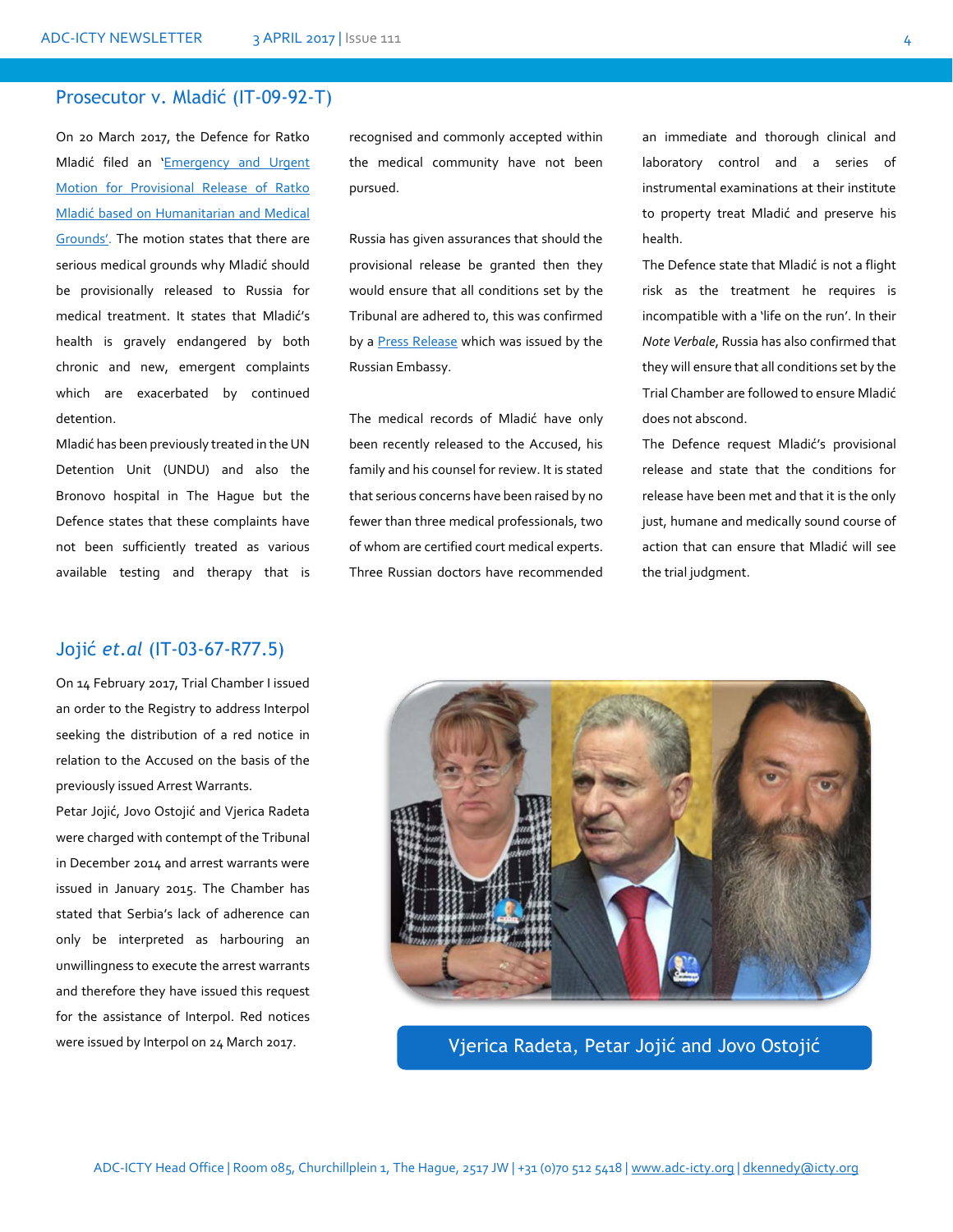# MICT News

### Prosecutor v. Stanišić & Simatović (MICT-15-96-PT)

On 17 March, the Defence filed a motion for partial reconsideration of the Trial Chamber's decision on Stanišić's Request for stay of proceedings. The request relates to the dismissal of the Defence requests to recognize Stanišić's acquittals on counts relating to the planning and ordering modes of liability. The Defence raises this issue for reconsideration as the Chamber failed to appreciate the distinction between the Appeals Chamber's approach to joint criminal enterprise and aiding and abetting modes of liability with the approach taken to the planning and ordering modes of liability. The Appeals Chamber quashed the verdicts reached in the first modes of liability but did not in the latter one. In the case there are multiple modes of liability alleged under the same count and the Trial Chamber considered each one separately and came to an individualised verdict.

The absence of any verdict quashing the acquittal raises two legal consequences namely that in the Chamber's interpretation of the *non bis in idem* principle, the Court lacks jurisdiction to hear a prosecution on these causes of action; and the Prosecution's pursuit of convictions for those causes of action amount to an abuse of process. For these reasons the Defence argues that there is a clear error of reasoning and that this error may lead to *ultra vires* convictions. The Defence therefore submits that the planning

and ordering modes of liability should be removed from the indictment.

The Defence argues that the threshold for reconsideration is satisfied as it is appropriate to reconsider where there is a clear error of reasoning which has been demonstrated or in circumstances where it is necessary to prevent an injustice. In the Stanišić case the Defence argues that injustice arose in the Prosecution's charges of grave crimes under direct participation; and the reasoning which led to the failure to recognise the significance of the absence of any ruling quashing the verdicts of acquittal is a clear error.

#### Prosecutor v. Karadžić (MICT-13-55)

On 16 March 2017, Radovan Karadžić filed his Response Brief in answer to the Prosecution Appeal Brief filed on 5 December 2016. Karadžić agreed with the Prosecution that the Trial Chamber's Judgment was "flawed" and that it "warrants careful scrutiny". However, notwithstanding the numerous deficiencies within the Trial Judgment, Karadžić submitted that the Prosecution Appeal is bound to fail.

In his Response to Prosecution Ground 1, Karadžić demonstrated that the Prosecution has been categorically unable to locate any findings to support the conclusion that the JCE III 'Excluded' Crimes came within the scope of the common criminal purpose at any time. Karadžić further stated that the

Prosecution has failed to show that the Trial Chamber's identification of another reasonable inference, inconsistent with the guilt of the Accused beyond a reasonable doubt under JCE I, was a legal or factual error. In addition, Karadžić responded that Prosecution assertions regarding individual and shared criminal intent are misconceived, and that there is no impact on the Trial Chamber's analysis of genocidal intent in the Municipalities of Bosnia-Herzegovina.

In his Response to Prosecution Ground 2, Karadžić agreed with the Prosecution that the Trial Chamber failed to provide a reasoned opinion. However, a careful analysis revealed that the *Actus Reus* of genocide had not been established, that the correct interpretation of the Geneva conventions is that intent to destroy a group, rather than the individuals, is required, and that intent had not been demonstrated in any event.

In his Response to Prosecution Ground 3, Karadžić observed that any attempt to establish genocidal intent on his part in the municipalities as a whole or in Prijedor specifically is unsustainable, and notes that any such finding would be inconsistent with decades of findings at the Tribunal, and within international customary law, regarding this issue.

In his Response to Prosecution Ground 4, Karadžić refutes the Prosecution contention that a sentence of life imprisonment was required.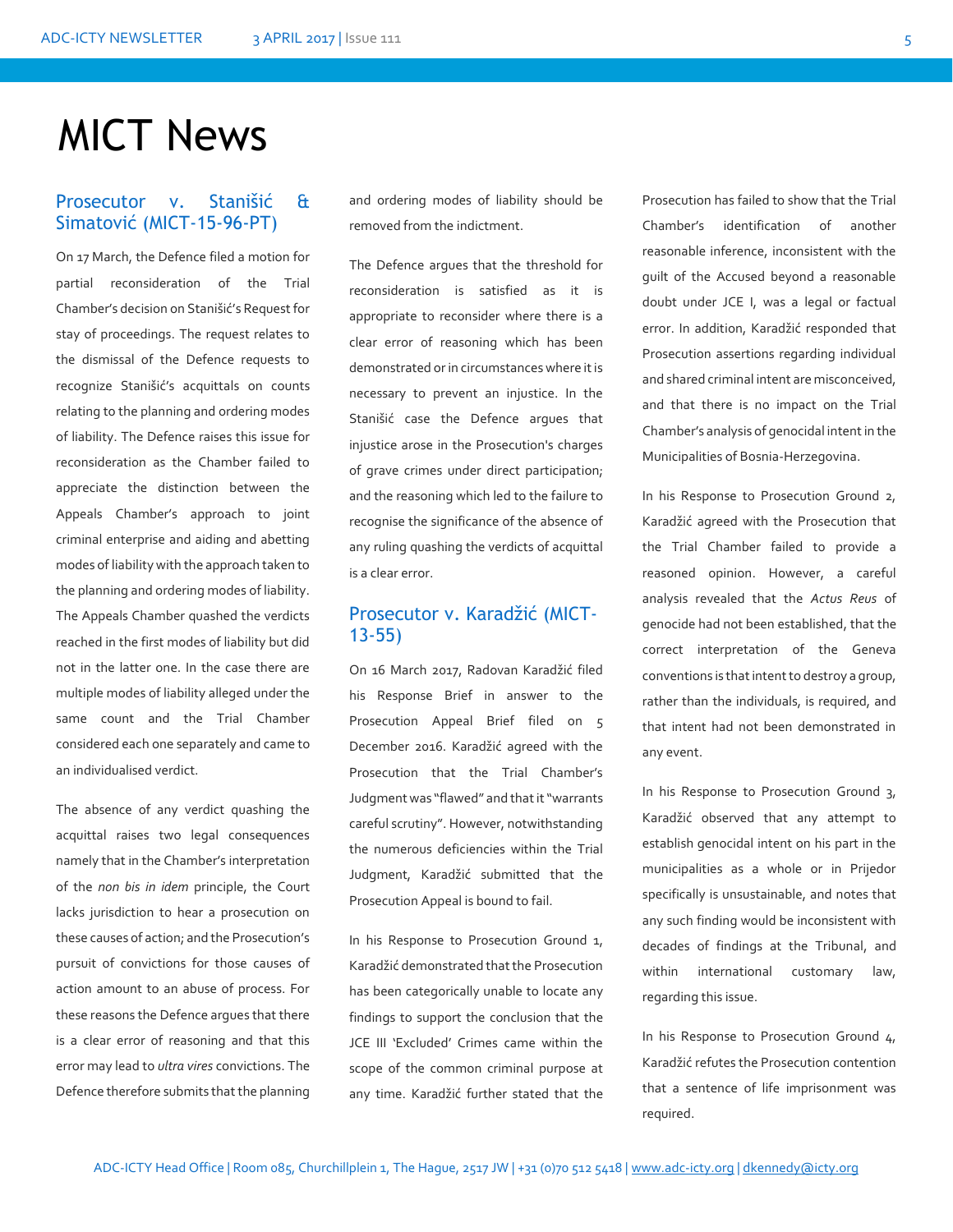

### Radovan Karadžić

Karadžić further stated that, without prejudice to his Appeal, which demonstrates that his sentence was manifestly excessive, the Trial Chamber was within its discretion not to impose life imprisonment.

## Prosecutor v. Ngirabatware (MICT-12-29)

On 6 March, President of the MICT, Theodor Meron, issued a decision on the noncompliance of the Republic of Turkey of its obligation to cooperate with the Mechanism. Judge Aydin Sefa Akay, a member of the bench of the Appeals Chamber has been detained in the Turkey on or around 21 September 2016 in relation to allegations connected with the events of July 2016 directed against the constitutional order of Turkey. Meron, ordered the Government of the Turkey on 31 January 2017, to cease all legal proceedings against Judge Akay and take all necessary measures to ensure his release as soon as practicable but not later than 14 February 2017 in order for Judge Akay to continue with his judicial functions in the case. The Appeals Chamber has concluded that the Turkey has failed to comply with the orders given as they have

not released Judge Akay from his detention and the deadline of 14 February has long passed. Meron has furthermore not received any information indicating that the legal proceedings are ceased and that the Judge has been released. The Republic of Turkey has also failed to communicate with the Mechanism in relation to this case.

Meron concluded that the Turkey failed to comply with its obligation to cooperate with the Mechanism in relation to the proceedings in the case and to comply without undue delay with a judicial order issued by the Mechanism. The matter shall be reported to the United Nations Security Council. Meron reported the Government of the Republic of Turkey to the Security Council on 9 March for its failure to take action to comply with the order send on 31 January 2017.

In a newspaper article written on 15 March, it became clear that Judge Akay was brought before the Ankara Criminal Court. He is charged with being a member of a terror group with links to the organisation of Fethullah Gulen, the US-based preacher allegedly blamed for the July coup. He specifically stands accused by Turkish authorities of downloading and using a messaging app which is allegedly used by plotters to prepare the coup. In his statement, Judge Akay denied the charges saying he is not a member of the Gulen's group. He admitted downloading the app but had not used any password to access the system. The lawyers for Judge Akay called for his release as he enjoys immunity due to his status but the Court denied his release

and kept him under arrest setting a next hearing for 13 April.

Judge Akay has been appointed as a member of the Bench of the Appeals Chamber in the case of Ngirabatware who is seeking review of his judgment. Ngirabatware seeks modifications to his conditions of detention as a result of the continuing detention of Judge Akay which delays his proceedings. His requests are that he be detained in a safe house in Arusha, or be detained at the UNDF but allowed to leave the UNDF for eleven hours each day, or, be detained at the United Nations Detention Unit in The Hague (UNDU). Meron ordered that all requests for modifications of the conditions of detentions should be made before him and that he will supervise the conditions of detention of detainees under the authority of the Mechanism at either the UNDF or the UNDU. The President has denied the motion as Ngirabatware has failed to demonstrate exceptional circumstances which would demand modifications of his conditions of detention. Ngirabatware can renew his application for modification by 9 June 2017.



Judge Aydin Sefa Akay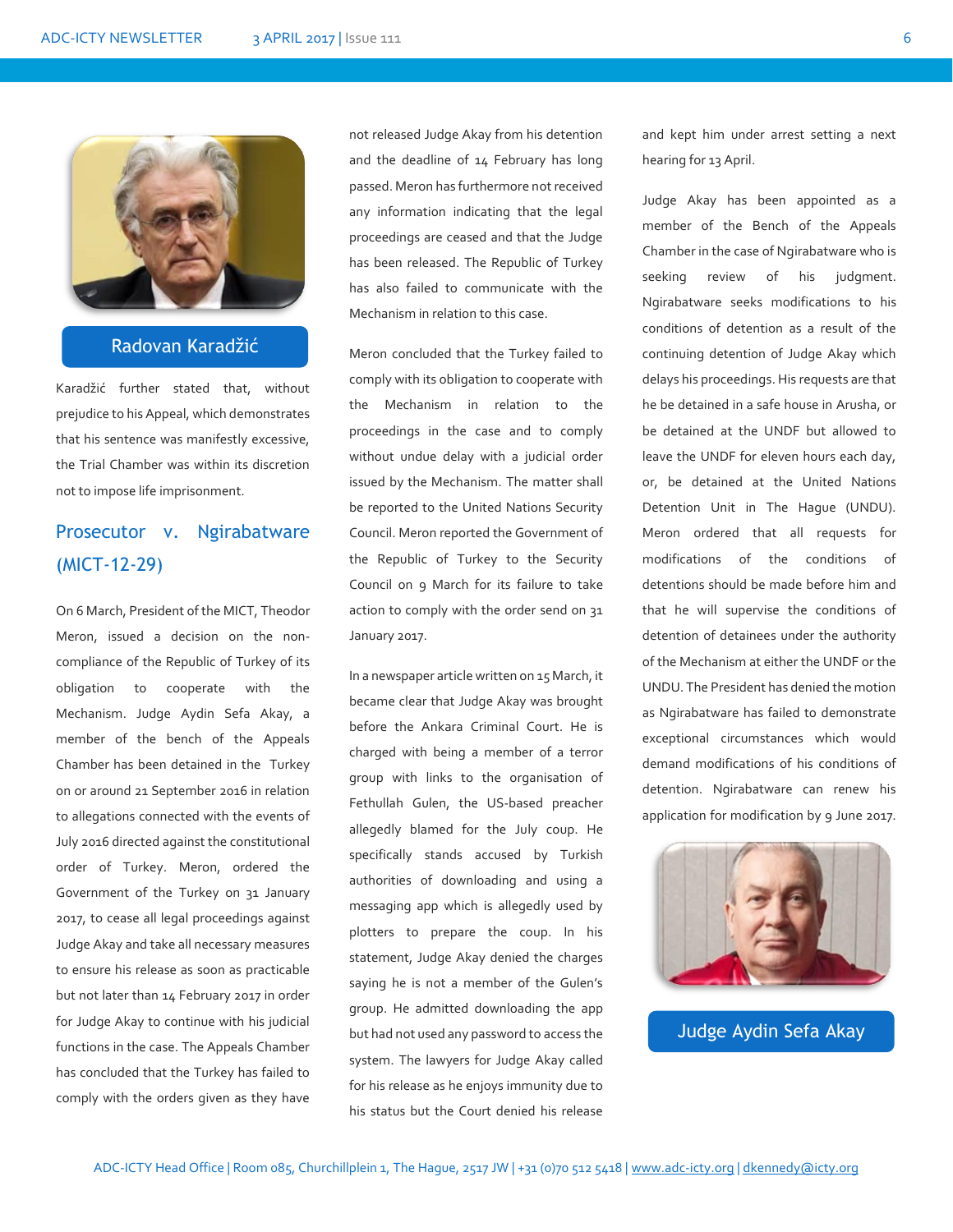# News from other International Courts



### Extraordinary Chambers in the Courts of Cambodia

*Alice Potin, AO An Defence Team The views expressed herein are those of the author alone and do not reflect the views of the ECCC.*

#### *Nuon Chea Defence*

Throughout February 2017, the Nuon Chea Defence Team has been preparing Nuon Chea's 550-page closing brief in Case 002/02, which due on 24 April 2017. The Defence Team's preparations include drafting, extensive case file review, and legal and factual research.

#### *Khieu Samphân Defence*

In February 2017, the KHIEU Samphân Defence Team was fully engaged in preparing its final brief in Case 002/02.

#### *Meas Muth Defence*

In February 2017, the Meas Muth Defence filed one Request to the Co-Investigating Judges and two Responses to Requests filed by the International Co-Prosecutor, which have all been classified as confidential. The Defence continues to review material on the



Meas Muth

Case File and to prepare submissions to protect Mr. Meas Muth's fair trial rights and interests.

#### *Im Chaem Defence*

On 22 February, the IM Chaem Defence Team welcomed the decision of the Co-Investigating Judges to dismiss all charges against Ms. IM Chaem and as a consequence, to reject all civil party applications.

The Defence is currently preparing for a potential response to an appeal against the Closing Order and endeavours to safeguard Ms. IM Chaem's fair trial rights and interests throughout the remaining proceedings of the pre-trial stage of Case 004/1.

#### *Ao An Defence*

In February, the AO An Defence filed an Application to Annul Written Records of



Interview of Three Investigators to the Pre-Trial Chamber as well as a Reply to the International Co-Prosecutor's Response to AO An's Application of the same. The Defence also filed a Notice of Appeal against Notification on the Interpretation of 'Attack Against the Civilian Population' in the

Context of Crimes Against Humanity With Regard to a State's or Regime's Own Armed Forces. Finally, the Defence continues to review all materials on the Case File and prepare other filings to safeguard Mr. AO An's fair trial rights and interests.

#### *Yim Tith Defence*

The Yim Tith Defence continued to analyse the contents of the Case File in order to participate in the investigation, prepare Mr. Yim Tith's defence and endeavour to protect his fair trial rights.

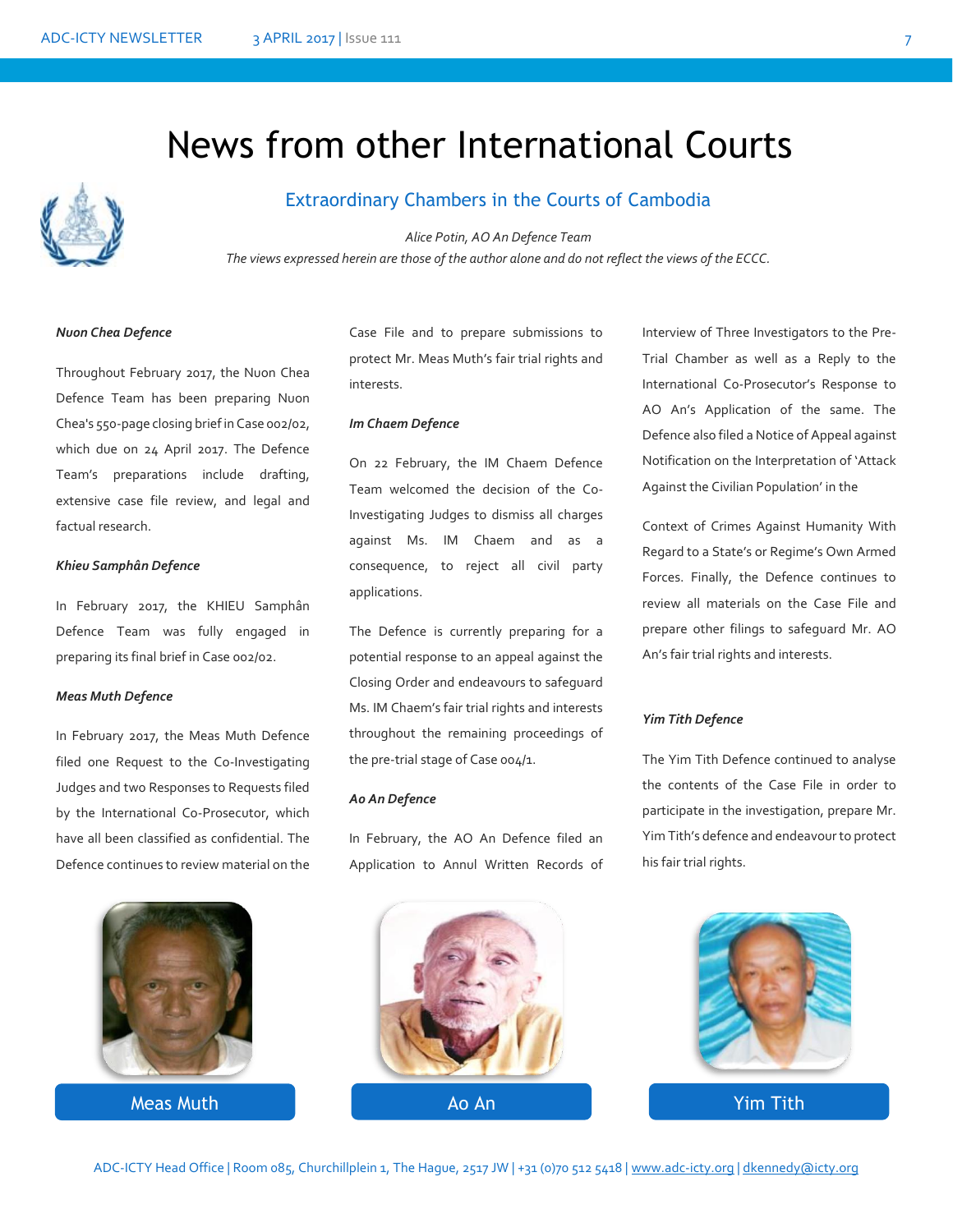# News from the Region

### Bosnia and Herzegovina



A former Bosnian Army soldier was jailed for 18 months in the US and his citizenship was revoked for lying to the immigration officials about his role in crimes committed during the war. Slobo Marić had been living in Jacksonville after becoming a US citizen

in 2002 but pleaded guilty to unlawful procurement of naturalization.

He admitted that he did not disclose the information that he was in the Bosnian Army and that he committed crimes during the

1992-95 war. According to his plea agreement he selected detainees for other guards to abuse, he directly participated in abusing several prisoners and sent prisoners on dangerous and deadly work on the front line of the conflict.

## **Croatia**



#### **Bosnian Croat Veterans Demand Payment of Pensions**

Bosnian Croat war veterans are demanding that they be paid their pensions by Croatia after many years of delay. They claim that they have not been paid the pensions they earned while fighting with the Croatian Defence Council in Bosnia and Herzegovina.

The group of veterans' unions representing Croatian Defence Council fighters from the 1992-95 war in Bosnia and Herzegovina sent

an open letter on 29 March to the Croatian government asking when they will be told when they will receive their veterans' pensions.

They said they are due the pension payments under an agreement between Croatia and Bosnia and Herzegovina dating back to 2006. They are missing pensions from 2007, 2008

and 2009, and had been told these would be paid around Christmas 2016, the letter added.

"Waiting month after month is not acceptable to us, and we do not think a serious state should have this kind of attitude towards the wartime invalids of the Croatian Defence Council who were retired under a bilateral treaty," the letter said.



## Serbia

### **Belgrade Prison Chief Acquitted of 'Kidnapping' Milošević**

The former warden of Belgrade Central Prison, Dragisa Blanusa, was found not guilty of kidnapping Slobodan Milošević and sending him to The Hague. On 20 March, the Higher Court in Belgrade cleared Blanusa of kidnapping and abusing his position to take photographs. According to the charges,

Blanusa allowed unknown persons to move Milošević from Belgrade on 28 June 2001 to The Hague. The judge decided there was no proof that Blanusa had done anything without an order from the court. Blanusa stated that now he "will try and forget the past 16 years" and everything which had

happened to him and his family. After Milošević was transferred to The Hague, Blanusa was dismissed from his position by Justice Minister Vladan Batic. The family lawyer of Milošević said that they would be appealing the verdict.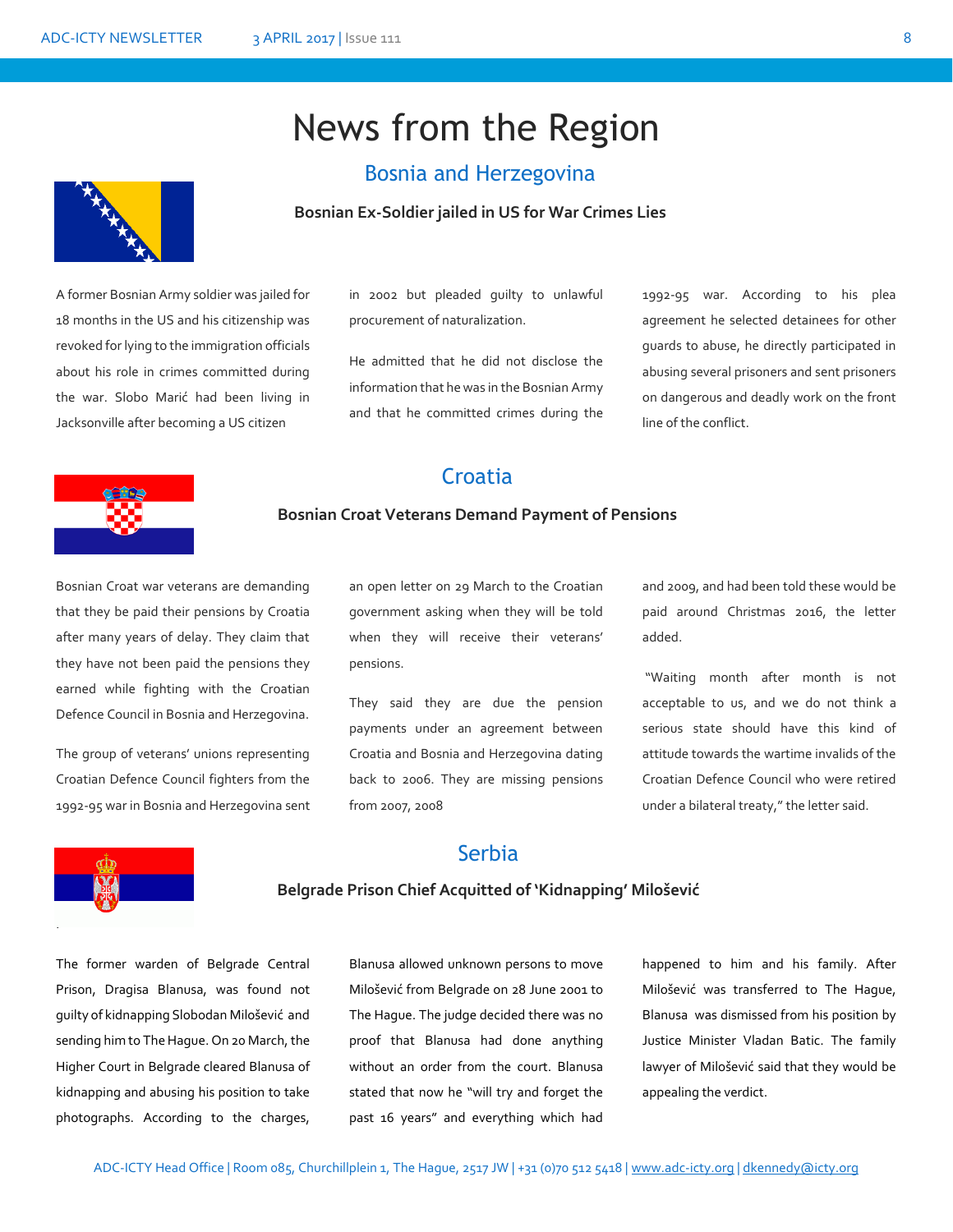# Looking Back…

### International Criminal Tribunal for Rwanda (ICTR)

#### **Five years ago…**

On 17 April 2012, the Appeals Chambers of the ICTR dismissed a motion filed by Jean Uwinkindi where he requested a stay for his transfer to Rwanda. Uwinkindi argued that he will not have a fair trial in the national court of Rwanda. The Defence argued that there was 'compelling evidence' that in an

earlier trial before the High court of Rwanda, the national prosecuting authority acted inconsistently with any respect for the defendant's right to a fair trial. The Appeals Chamber decided it was unlikely there would be violations of the right to fair trial especially with the monitoring by the ICTR

in place. Unwikindi was transferred to the national court system in Rwanda and was sentenced to life imprisonment in 2015 by the High Court of Rwanda. This was the first case where the ICTR transferred a case to a national court system.

### International Criminal Court (ICC)

#### **Ten years ago…**

On 27 April 2007, The Pre-Trial Chamber issued arrest warrants against Ahmad Muhammad Harun and Ali Muhammad Ali Abd-Al-Rahman. The warrant of arrest against Ahmad Harun lists 42 counts on the of crimes against humaniaty and war crimes. The warrant of arrest against Ali Kushayb lists 50 counts of crimes against humanity and war crimes. These crimes are alleged to have taken place in Darfur. Ahmad Harun

served from 2003 to 2005 as Minister of the State for the Interior of the Government of Sudan and allegedly in charge of the management of the "Darfur Security Desk" thereby coordinating the different bodies of the government involved in the counterinsurgency, including the Police, the Armed Forces, the National Security and Intelligence Service and the Janjaweed militia.

Ali Kushayb, one of the most senior leaders in the tribal hierarchy in the Wadi Salih locality and member of the PopularDefence Forces (PDF), allegedly commanded thousands of Janjaweed militia from on or about August 2003 until on or about He is alleged to have implemented the counterinsurgency strategy of the Government of Sudan thatalso resulted in the commission of war crimes and crimes against humanity.

#### International Criminal Tribunal for the former Yugoslavia (ICTY)

#### **Fifteen years ago…**

On 11 April 2002, the Trial Chamber of the ICTY ordered the release for Nenad Banović withdrawing the indictment against him. The order resulted from a Prosecution Motion to the Trial Chamber filed in March 2002 to withdraw the indictment against Banović.

The original indictment was confirmed in July 1995 where Banović was charged on the basis of individual criminal responsibility

with five counts of crimes against humanity (persecutions on political, racial or religious grounds; inhumane acts; murder and torture) and four counts of violations of the laws or customs of war (outrages upon personal dignity; murder; torture and cruel treatment).

The Office of the Prosecutor filed a motion to withdraw the indictment against Banović on the grounds that there was no sufficient

evidence to proceed to trial against Banović. The Defence motion supporting this was filed on behalf of Banović on 4 April 2002.

The Trial Chamber stated in their decision that it is in the interest of justice to restore Banović's right to liberty without delay and therefore granted the motion to withdraw the indictment and ordered his immediate release. Banović had been in custody from November 2001.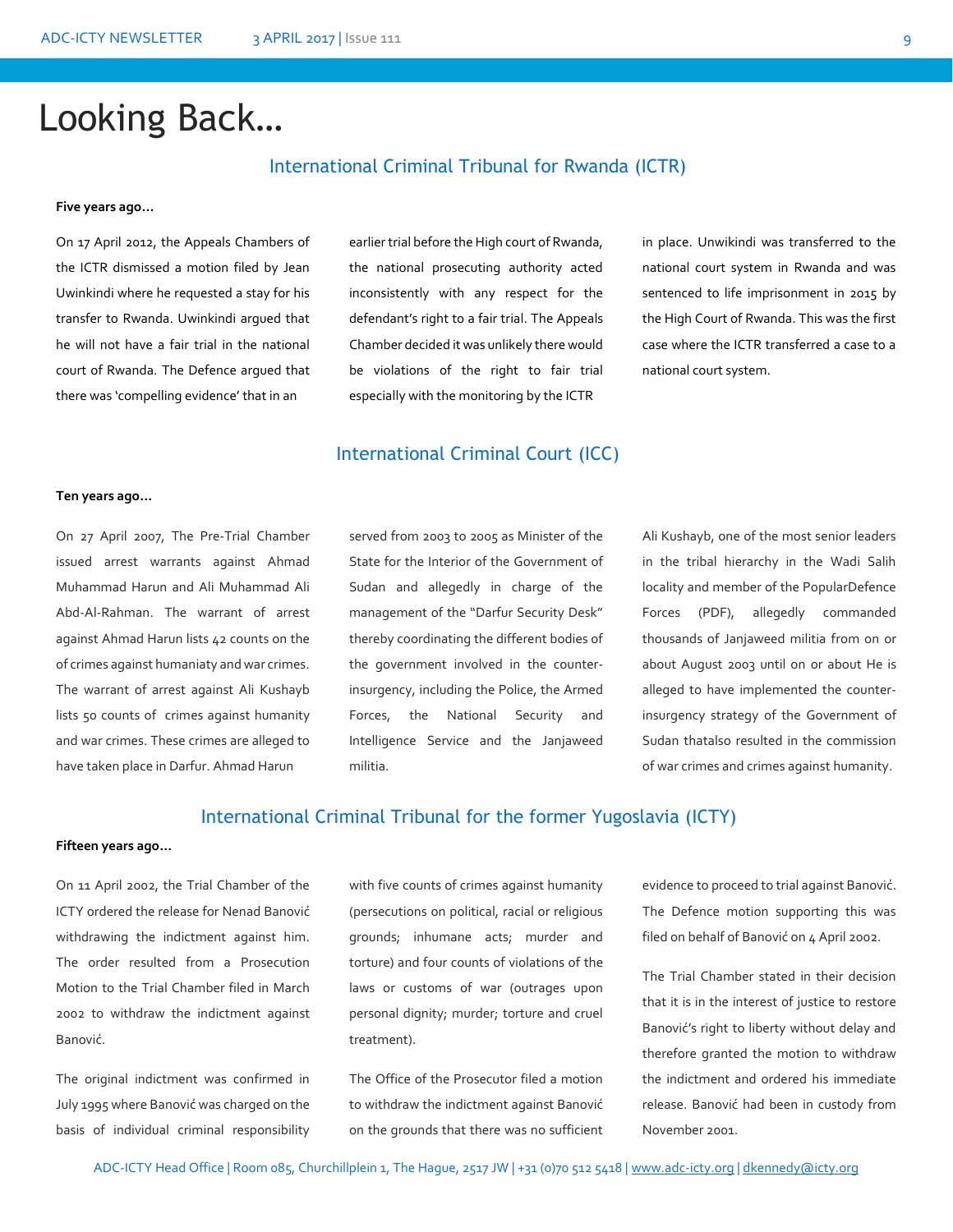# Blog Updates and Online Lectures

**The Round Up - European Court unveils controversial new ruling.** Blog by Poppy Rimington-Pounder. Blog is available [here](https://ukhumanrightsblog.com/2017/03/17/the-round-up-european-court-unveils-controversial-new-ruling/#more-34053)**.** 

**Hope for Justice in Syria from an Unlikely Source.** Blog by David Tolbert. Blog is availabl[e here.](http://ilawyerblog.com/hope-for-justice-in-syria-from-an-unlikely-source/#more-2974)

**The Evacuation of Eastern Aleppo: Humanitarian Obligation or War Crime?** Blog by Elvina Pothelet. Blog is availabl[e here](http://www.ejiltalk.org/the-evacuation-of-eastern-aleppo-humanitarian-obligation-or-war-crime/#more-15063)**.**

## **Blog Updates Online Lectures and Videos**

**Lecture on Universal State Participation in the ICC** by Helen Stacy. Lecture is availabl[e here.](http://iccforum.com/forum/universality-lecture)

**Military Intervention by Invitation in the 21st Century** by Erika de Wet. Lecture is availabl[e here.](http://www.esil-sedi.eu/node/288)

**Fair Trial in International Criminal Justice** by Justice Hassan B. Jallow. Lecture is availabl[e here.](http://legal.un.org/avl/ls/Jallow_CLP.html)

# Publications and Articles

Steven R. Ratner **'The Thin Justice of International Law'** (2017). Oxford University Press

Cassandra Steer, **'Translating Guilt - Identifying Leadership Liability for Mass Atrocity Crimes'** (2017). Asser Press

Steven P. Remy, **'The Malmedy Massacre: The War Crimes Trial Controversy'** (2017). Amazon

Richard H. McAdams, **'The Expressive Powers of Law'** (2017). Harvard University Press

### **Books Articles**

**'Introduction to Symposium on Cybersecurity and the Changing International Law of Data'** by Fleur Johns and Annelise Riles in the American Society of International Law, Volume 110, pp. 335-336

**'There are not Enemies after Victory: The Law Against Killing the Wounded'** by Matthew Milikowsky in the Georgetown Law Journal, Volume 47, Issue 4, pp. 1221-1269

**'Citizens Attitudes toward Errors in Criminal Justice: Implications of the Declining Acceptance of Blackstone's Ratio'** by M.Xiong, R. Greenleaf and J.Goldschmidt in the International Journal of Law, Crime and Justice. Volume 48, pp. 14-26

# Calls for Papers

**The Center for International Criminal Justice** has issued a call for papers on the topic: 'Punishing International Crimes in Domestic Courts'. pers

Deadline: 15 April 2017. For more information, clic[k here.](https://cicj.org/2017/03/call-for-papers-conference-12-june-on-punishing-international-crimes-in-domestic-courts/) 

**The Hague Justice Journal** has issued a call for papers on the topic: 'ICTY Legacy'.

Deadline: 28 April 2017. For more information, clic[k here.](http://www.internationallawobserver.eu/2017/02/28/call-for-papers-hague-justice-journal/)